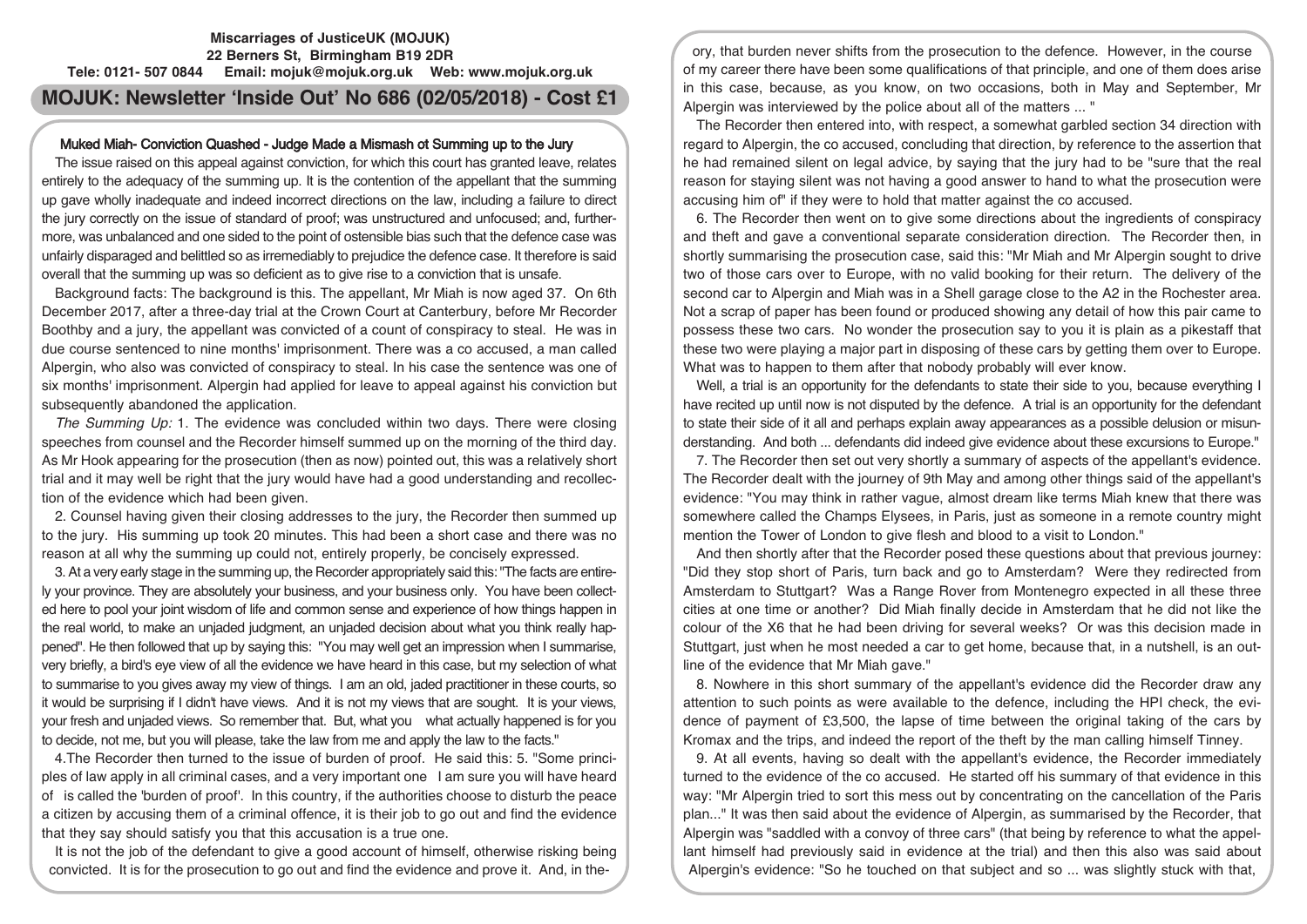and that was a convoy of three cars with seven people in it."

The Recorder went on also to make comments about the co accused "rather struggling" to fit events as he described them into the available chronology. The Recorder then reverted to making remarks about the lack of paperwork available to the appellant Miah and also made reference to the appellant implying that someone else was to blame for the loss of paperwork and "those are matters you need to weigh". The Recorder concluded in this way: "There is plenty more detail that has come up in the trial where you might think more important than what I imagine. You will have no trouble thinking up, incidentally, dozens of other avenues of enquiry that all parties might have gone down. They have not chosen to do so, for all sorts of good reasons ". The Recorder then said, appropriately, to the jury that they were not to speculate and to judge the case on the evidence they had heard.

10. The Recorder then gave instructions to the jury to retire, having given the appropriate direction as to unanimity of verdicts, the court usher having to remind the Recorder that the jury bailiffs first had to be sworn out.

The Grounds of Appeal: 11. It has been necessary to set out in some detail parts of this short summing up in order to explain the complaint which Mr Hunsley on behalf of the appellant raises.

12. Although not initially raised in the grounds of appeal, there has since been raised, the point having been noted by the Registrar of Criminal Appeals, a criticism of the failure of the Recorder to give any sufficient direction on the standard of proof applicable in this case. It will be recalled that whilst directions had been given on the burden of proof, what was said about the prosecution was that they had to produce evidence that "should satisfy you" and "prove" that the accusation was a true one. The Recorder nowhere directed the jury in terms that the criminal standard applied. It is quite true that, in the context of the section 34 direction relating to the co accused Alpergin, the Recorder did tell the jury that, to draw an adverse inference, they had to be sure that his staying silent was because he had no good answer to questions; but Mr Hunsley's complaint is that that if anything makes things worse, because the jury were directed as to the need to be sure in that context of an adverse inference concerning the co accused but had not been so directed in the context of the case as a whole against this appellant.

13. Mr Hunsley further goes on to submit that it is quite plain from what he said to the jury that the Recorder was in effect associating himself with the prosecution case. He referred, for example, to the Recorder saying "no wonder the prosecution say to you it is plain as a pikestaff that these two were playing a major part in disposing of these cars by getting them over to Europe." Mr Hook had not in fact himself used the phrase "plain as a pikestaff"; but the central point is that by using the words "no wonder" the jury could well take it that the experienced Recorder "an old practitioner in these courts" as he had told them was associating himself with the strength of the prosecution case.

14. Furthermore, immediately after so saying, the Recorder made the remarks which we have already set out, starting with the words "Well a trial is an opportunity for the defendants to state their side to you ...". Mr Hunsley says that the effect of all this was in reality that the prosecution case was being presented as extremely powerful and that in effect the burden had then shifted to the defence to explain it away: which is a complete distortion of the way the criminal burden and standard of proof are designed to operate in a trial of this kind. Yet further, Mr Hunsley says that the subsequent treatment by the Recorder of the appellant's evidence not only failed to mention such points as were available to the defence but also in effect disparaged the defence by the way in which he dealt with the appellant's evidence: for

example the reference to "rather vague, almost dream like" terms of which Miah said that he knew the Champs Elysees and to the series of questions posed.

15. Yet further, Mr Hunsley says, this is compounded by the reference to the co accused when he gave evidence trying to "sort this mess out": clearly conveying to the jury the Recorder's own view that the evidence of the appellant had been a mess and indeed thereafter also conveying a view that the co accused had been trying to "sort things out" in effect by having to mould his evidence to what this appellant had already said in evidence himself. He said that all this, when taken together, could not be undone by what the Recorder had said at the outset of the summing up.

Discussion: 16. There is no requirement for any Crown Court judge or Recorder to give directions which slavishly follow those set out in the Judicial College Compendium. Further, judges and Recorders are to be encouraged to give directions to a jury in plain and straightforward terms. One can perhaps deduce that this particular Recorder, relying no doubt on what he himself had indicated was his very long experience in the criminal courts, was not inclined to pay over much attention to the actual language of or seek the assistance of the Judicial College Compendium, even assuming that he had studied it for the purposes of this particular trial. Sobe it. That is not of itself a criticism. But what is always required is that any Crown Court judge gives, accurately, the appropriate and necessary legal instructions on matters requiring legal instruction; and there is nothing which is more fundamental in this regard than the requirement to give appropriate instruction as to the burden and standard of proof. In this particular case not only did the Recorder somewhat complicate and misstate the simple direction on burden of proof, at least so far as the co accused was concerned, by saying that it had shifted, in the context of a section 34 direction, but more significantly he at no stage directed the jury that they had to be "sure" of guilt if they were to convict. At most he had said that the prosecution had to "satisfy" the jury and "prove" its case if they were to convict. It is well established that using language such as "satisfied" is insufficient for this purpose see, for example, the case of Hepworth [1955] QB 600. It might also be said that this perhaps is all the more important where, as here, the prosecution case of guilty knowledge depended on an inference to be drawn from the primary facts, coupled with the need for the prosecution to disprove to the criminal standard the explanation that the defendants were giving.

17. In our view, reading the summing up as a whole, one simply cannot get out of the summing up, so read as a whole, a clear instruction to the jury that they had to be satisfied so that they were sure before they could convict.

18. Mr Hook submitted that many jurors nowadays would know about proof beyond reasonable doubt. In any event he emphasised that counsel in their speeches had stressed the criminal burden and standard of proof. No doubt they did. But directions on the law which the jury are to follow have to come from the trial judge; and this trial judge failed to give the crucial direction on standard of proof. This was then, with respect, significantly compounded by the way in which he then treated the evidence. Of course a trial judge may comment on evidence. We agree with Mr Hunsley, however, that this summary of the evidence was framed in a way which was disparaging of what the appellant was seeking to say: even though it may well be that the appellant's evidence may well have come across as very confused and in some places, perhaps, downright implausible. Further, we accept that the Recorder so structured his summing up and so framed his comments as to give the potential impression to the jury that in effect the burden had shifted to the defence to explain away the prosecution case.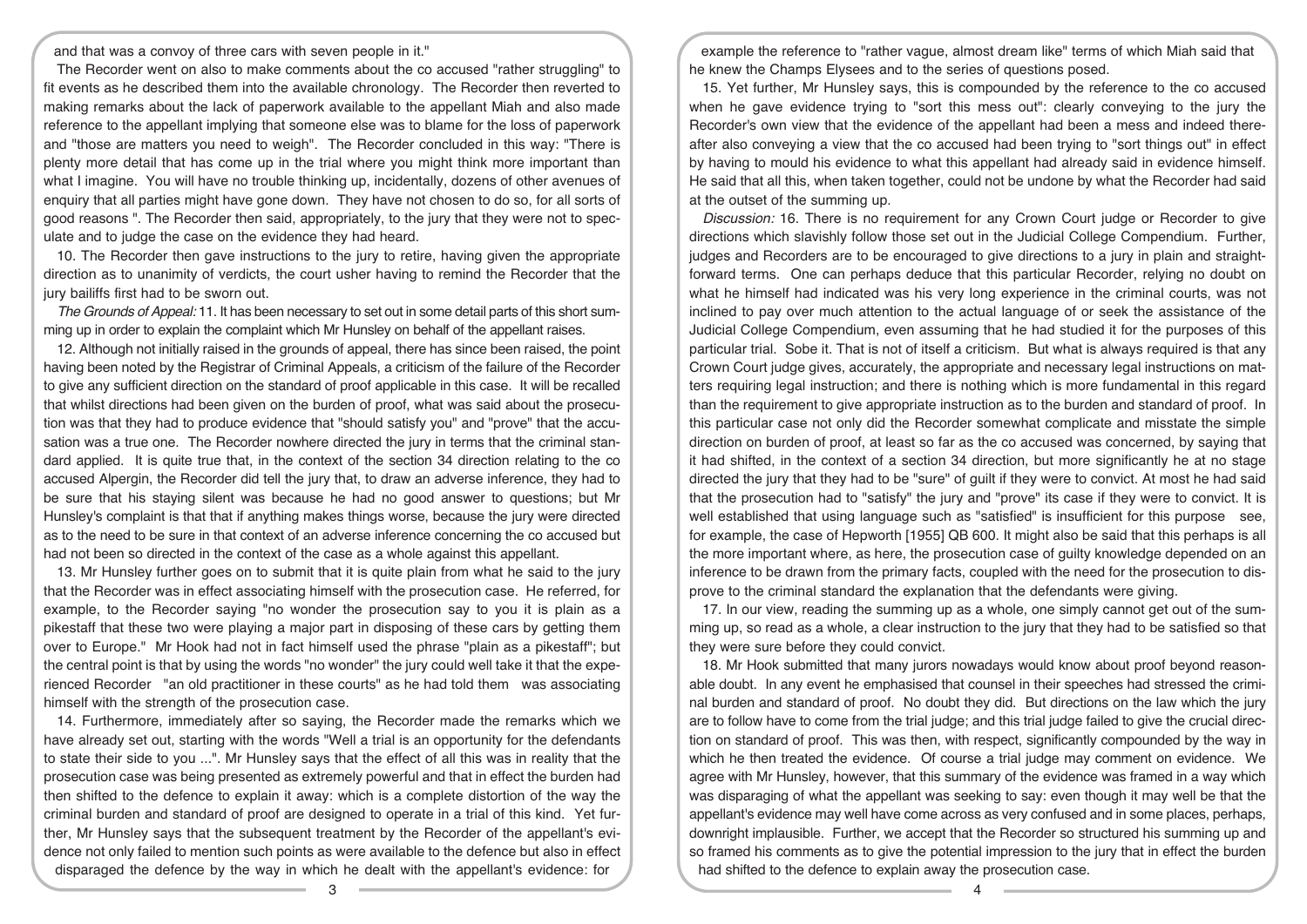19. It is right that neither counsel at the time reminded the judge of the need to give a specific direction on the standard of proof or raised any other objection. Both have candidly told us that they had not noted the point at the time. Both accept that the Recorder should have been reminded of this. So far as counsel for the co accused was concerned, he did rise to his feet at the end of the summing up, he having a complaint about the short manuscript legal directions given to the jury by the Recorder which had not been placed in advance before counsel for their agreement. But he also did not raise this point.

20. We ultimately have to ask ourselves whether this conviction was safe. Regrettably, we have come to the conclusion that we cannot say this conviction is safe. That is by reason of the serious inadequacy of the summing up. This was indeed a short trial. We can readily accept that the jury would have had all the evidence well in mind. It is also not difficult at all to accept Mr Hook's submission that this was potentially a very powerful prosecution case; and, as we have said, one can readily see the potential discrepancies and implausibilities in aspects of this appellant's evidence. But there is no sliding scale of justice in this context. Whether a defendant in a criminal trial has a strong defence or a weak defence, whether a trial is a long one or a short one, each such defendant is entitled to a fair, balanced and legally accurate summing up. Indeed it might be said that just where a defendant has a very difficult defence case, all the more reason, if anything, for a scrupulously fair and balanced approach by the trial judge. In this particular case the Recorder not only failed and significantly failed to give the extremely important direction as to standard of proof; but that failure was then compounded by the unbalanced way in which he dealt with the defence case during the course of the summing up: which rendered the lack of specific direction on standard of proof even more fundamental.

Conclusion: 21. In many ways we would take the view that overall this appellant, notwithstanding the strong case against him, simply had not had a fair trial by reason of this summing up. In those circumstances, this court cannot be satisfied that this conviction is safe. We allow the appeal accordingly. We quash the conviction.

#### Three Examples of How Not to do Family Justice

'The Tansparency Project': Explores a trio of disastrous cases where things have gone wrong and judges have explained why. The first case is Re L (A Child) [2017] EWHC 3707 (Fam) (22 December 2017), which opens with Mr Justice Francis saying : At some point during the night of a Saturday / Sunday November 2016, L D died at home. For 15 days, commencing on 13th November, I have conducted a fact-finding hearing, the purpose of which is to ascertain how L died and, in particular, whether her death was caused by a member of her family. My sad task has also been to determine whether or not L was sexually assaulted at some time shortly before her death and, again, whether such assault, if it occurred, was perpetrated by a member of her family.

At an early stage the pathologist had indicated his view that the death was likely a 'sexually motivated homicide'. The judgment marks the end of a fact finding process in the family court to decide whether family members, including the father and LD's siblings, were responsible for her sexual assault and death. It took over a year reach that conclusion, namely that the burden of proof was not made out (and therefore that the family had not harmed LD), but until that conclusion was reached the family had been separated in order to protect the surviving children, and the judge said that this period of enforced separation had been 'a tragic year of almost indescribable pain for this entire family".

There were many failures by the police in the investigation of LD's death, in particular in terms of securing the scene and preserving forensic evidence. Mr Justice Francis lists 13

significant forensic failures at paragraph 43 of his judgment, and it includes things as fundamental as checking the points of entry for fingerprints. The police had also failed to comply with orders for disclosure of documents into the family proceedings promptly.

The judge said that there was a: serious risk that the proper investigation of the untimely and tragic death of an apparently fit and happy young girl has been severely prejudicedIn my judgment, the time has come when guidelines need to be given to the police regarding the production of documents that go beyond the current protocol.

The late disclosure had placed intolerable pressure on both the family and their lawyers. Whilst they are not formally endorsed (yet) and do not therefore represent official guidance, Mr Justice Francis goes on to set out guidance to police forces about complying with family court orders at the foot of his judgment. The judge was highly critical of the traumatic and unnecessarily public arrest of the teenage siblings by the police, saying not unreasonably that : I would like to think that, in future, young and potentially vulnerable suspects who need to be arrested could be protected from the shame and horror of a public arrest.

Not only had the teenaged siblings been arrested by the police in an insensitive way, the local authority had effectively been on a 'fishing expedition' when pointing the finger at them. They were also criticised for their approach to DNA evidence. The local authority had suggested that the DNA evidence found at the scene from an unknown male was not helpful in clearing the boys or their father, but that DNA was known to be from an unknown male who was NOT one of the family members. Their DNA was missing, which was significant. The police were criticised for a ham fisted attempt to summarise complex DNA test results in a way that was misleading.

Finally, the judge was critical of the local authority for allowing the children on one occasion to be fed food that was inconsistent with their religious practice, and for not notifying parents that the contact centre had CCTV installed (which cause another religious difficulty for the family as the mother had removed her headwear and been seen by an unrelated male, contrary to her beliefs).

The judge concluded: The London Borough of Southwark contains one of the most diverse populations in this country. It is a borough which rightly prides itself on its ability to meet the needs of its diverse community. On this occasion I am afraid to say that in all of the three above regards it failed some of its citizens at a most basic level of which it is, I dare say, duly ashamed.

In the second case, Leicestershire County Council v AB & Ors [2018] EWHC 539 (Fam) (16 March 2018) Mr Justice Keehan made care and placement orders following the neglect and abuse of an 8 year old child GH. The judge said : The neglect and later abuse of GH took place when Warwickshire County Council and Leicestershire County Council were involved with GH and her family. In respect of the latter this involvement covered the period when MN was seriously abused over a lengthy period of time in the family home. The children's guardian suggested in her report that this case should be the subject of a Serious Case Review. The local authority agree. So do I. GH was the older of 3 siblings. Both parents of the younger 2 children were imprisoned in 2017 for offences of modern day slavery and rape of a young woman living in the home with the children. The mother of GH was not said to be involved in these offences but had not seen GH for some time before the proceedings commenced.

The court concluded that both the father and the mother of the younger siblings had actively participated in the abuse of GH. GH would remain in long term foster care, but the younger two siblings were to be adopted. The judge thought that the care plan for contact post adoption was 'too woolly' and directed that there should be sibling contact 'subject to the priority to secure an adoptive placement… 4-6 times per year for a period of 1-2 hours'. The judge made an order that there should be no contact between GH and her father, because he was dangerous and manipulative and did not take any responsibility for his abuse of GH..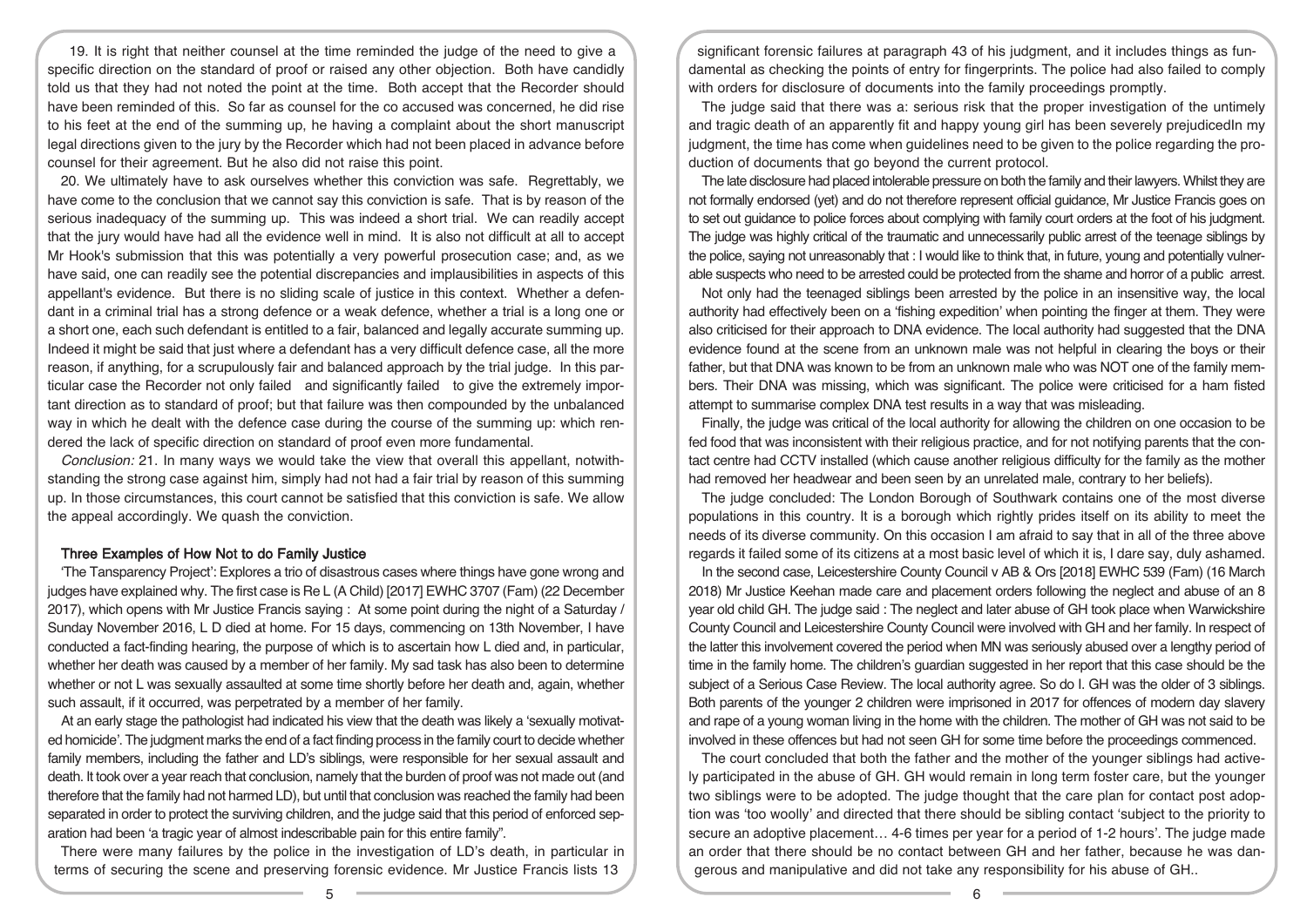Although he does not detail the failures, he does set out that there had been concerns raised intermittently about the children since prior to GH's birth. Implicit in the judgment is the suggestion that these warning flags ought to have been acted on sooner (or at least that this should be considered through the serious case review procedure). It was only the reporting of the modern day slavery and rape offences by the victim of those offences that prompted the removal of the children.

In the the third case it is the court itself that comes in for criticism (as well as the local authority) by the Court of Appeal. Suesspicious Minds has written about the case of Re P (A Child) [2018] EWCA Civ 720 (11 April 2018) in a post called 'I completely forgot'. That case concerns a teenaged girl who had been adopted but who was placed back in foster care when she made allegations of sexual assault against her adoptive father. Whilst in foster care the child had retracted and been detained under the Mental Health Act. The Local Authority didn't bring the matter back to court for a long time – this meant that when the court eventually did come to trying to decide whether the allegations made by the child were true or not everything was made more difficult. There was another child left in the placement with the adoptive parents and the court needed to decide if the allegations were true so it could decide if that other child was also at risk. The Court of Appeal were critical of the delay in coming to court and of failing to analyse the risks to the remaining child in the meantime.

The main criticism in that judgment though is of the judge conducting the fact finding hearing who (in short) delivered brief findings and then after some delay a long oral judgment which the lawyers immediately realised needed clarification because it was unclear what findings had actually been made. They repeatedly sought clarification before eventually giving up and lodging an appeal. The Court of Appeal didn't even have the finalised approved version of the judgment when the appeal was argued because there had been delay in it being approved by the judge (Mrs Justice Parker), and they had to rely on an agreed note of the judgment prepared by the lawyers. The Court of Appeal said The resulting state of affairs where the only record of the Judge's determination is imprecise as to its specific findings and silent upon the approach taken to significant elements of the evidence is as regrettable as it is untenable.

The Court of Appeal said the lawyers had acted appropriately and followed the guidance about what to do when a judgment isn't clear enough. In her oral judgment Mrs Justice Parker got the number of witnesses she had heard wrong, introduced important things at random places in her judgment with comments like 'I completely forgot' and 'I forgot to say' and did not make findings with reference to the list of findings sought. Everyone in the case agreed that the appeal had to be allowed. They concluded :

Before turning to the question of what lessons might be learned for the future and offering some guidance in that regard, a formal apology is owed to all those who have been adversely affected by the failure of the Family Justice system to produce an adequate and supportable determination of the important factual allegations in this case. In particular, such an apology is owed to T, her father and her mother and her younger sister X, whose own everyday life has been adversely affected as a result of professionals justifiably putting in place an intrusive regime to protect her from her father as a result of the statement of the Judge's conclusions 16 months ago.

All in all this trio of cases make pretty depressing reading for those interested in how the Family Justice System is working. The only comfort that can be taken from them is that in these cases the court has rightly identified and called out the errors and in each case has issued clear guidance about how such problems might be avoided in the future. The two High Court judges in the first two cases and the Court of Appeal in the third clearly do not think that this sort of failure is ok at all.

#### Family of Adrian McDonald Devastated As Officers Involved In Death Walk Free

Adrian McDonald died aged 34 on 22 December 2014, following his arrest by Staffordshire police, during which he was tasered and seriously bitten by a police dog. In September 2017, misconduct charges were brought against officers involved, and were found proved against two, a sergeant and Inspector. An Appeal by the officers was upheld by a Police Appeals Tribunal on 17 April, citing a "misunderstanding" at the original three-day hearing. The inquest into Adrian's death is scheduled for November 2018. Adrian and his family are from Huddersfield; he had been living in Stoke-on-Trent.

The family of Adrian McDonald said: "We are devastated at the Appeal decision which makes no sense to us at all. The officers and their Police Federation colleague publicly laughed and joked before the result was announced. We can only hope that the Inquest into this tragic death, to take place in November 2018, will bring to light the true circumstances of what occurred leading to the death of our beloved Adrian. Our family had no intention of saying anything further, as an Inquest Jury will be reaching their own conclusions about Adrian's death in November, and their independent assessment will be crucial. We are horrified that the Police Federation have chosen to broadcast detailed views, including a statement that Adrian was extremely violent- yet to be established – and that the family seek to point the 'finger of blame' at the Police: it was not the family of course who instigated the misconduct proceedings, but Staffordshire Police who did so following a recommendation from the then Independent Police Complaints Commission.\* Despite press reports, the cause of Adrian's death has not been established, and again will be a matter for his Inquest.

Deborah Coles, Director of INQUEST said: "This decision brings the police misconduct system into disrepute, and sets a dangerous precedent. We hope the upcoming inquest will explore the evidence sufficiently to ensure those who should be, are properly held to account. This family has kept a dignified silence for over three years, despite their grief, in order to allow due process. Yet following this appeal the chairman of the Staffordshire Police Federation felt it appropriate to make public and inflammatory speculations about the circumstances of Adrian's death, prior to an inquest. Attempting to demonise a black man as 'violent', to blame him for his own death, in order to deflect attention from the conduct of officers, is a familiar tactic that is prejudicial and unacceptable."

# Juror Jailed For Six Years For Accepting Bribe

Guardian: A juror who accepted a bribe has been jailed in the first prosecution of its kind in Scotland. Catherine Leahy served on a jury in a drug trafficking and money laundering trial at the high court in Glasgow, which returned a not proven verdict in April 2016 after three days of deliberation. A police investigation was launched after information was passed to the Crown Office about an alleged bribe to a juror. Audio surveillance was used to capture recordings of Leahy talking to a family member at her home in Glasgow about the allegations against her.

At her trial at the high court in Glasgow, the Crown Office said Leahy had received nearly £3,000, paid in four instalments into her bank account, between April and June 2016. Prosecutors linked the payments to the charge against Leahy, which was described as "a serious breach of public duty". Last month, she was found guilty of agreeing to receive money for not properly carrying out herrole as a juror.

On Thursday 19/04/2018, at the high court in Edinburgh, Leahy, 62, was sentenced to six years in jail. In his sentencing statement, released by the Scottish judiciary, Lord Turnbull said: "To agree to accept a bribe from, or on behalf of the accused whilst serving as a juror in a high court trial, involves conduct which reflects such a serious breach of the public duty that forms the cornerstone of justice in our society as to constitute conduct at the most serious end of that contemplated by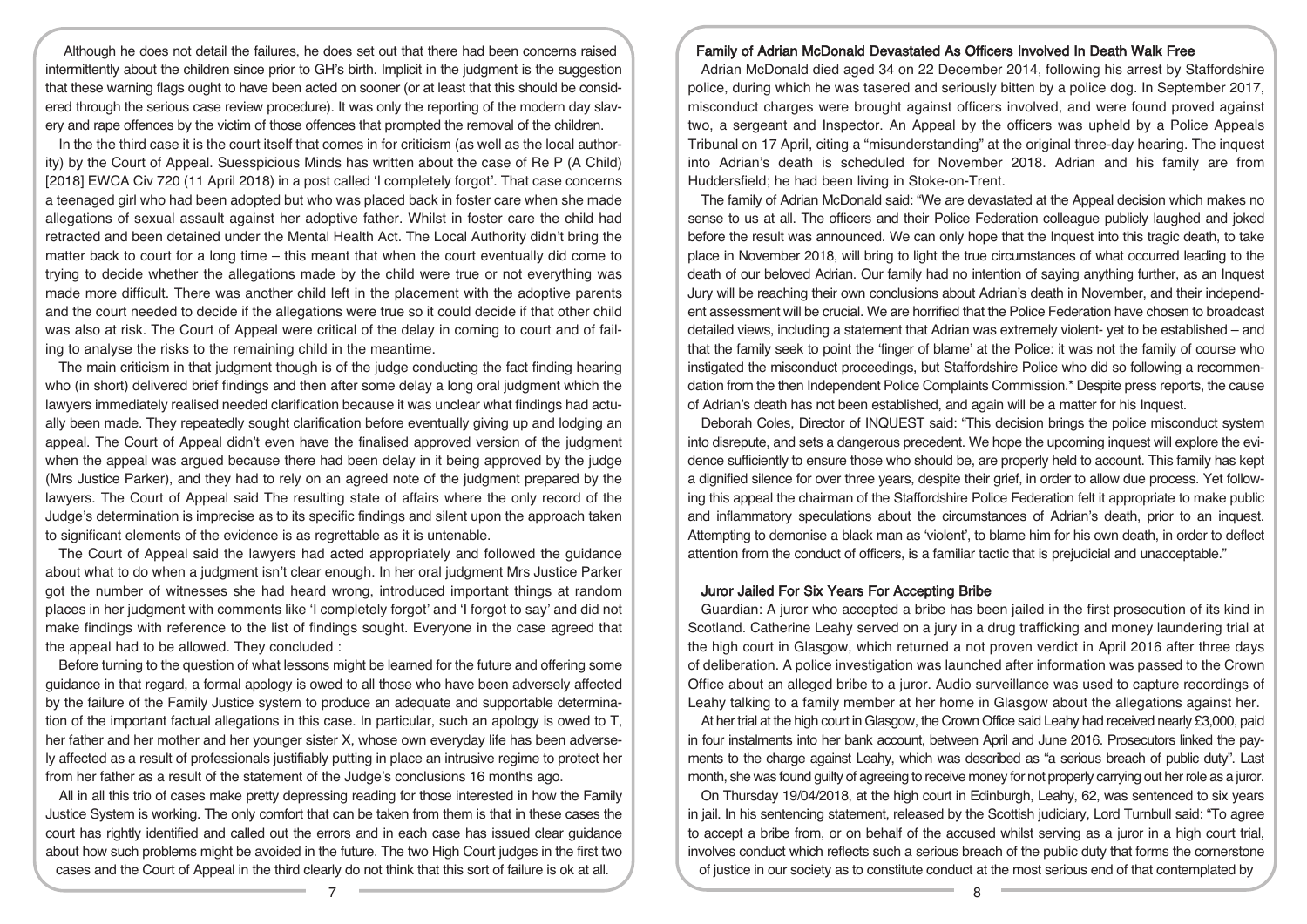the provisions of the Bribery Act. "The nature and seriousness of the lengthy trial in which you served as a juror, and accepted the position of spokesperson, aggravates the offence even further. It is obvious that a very lengthy custodial sentence is merited by such conduct."

Leahy is the first juror to be prosecuted under the Bribery Act 2010. Turnbull said the maximum sentence for the offence was 10 years but he took into account mitigating factors, including her lengthy history of employment and the fact she had never previously offended. Prosecutors are giving further consideration to the circumstances of the original trial in which Leahy served as a juror. The Crown can ask the court for authority to bring a fresh prosecution in cases where a person was previously acquitted in certain circumstances, including when an offence against the course of justice in the original trial is considered to have been committed. Liam Murphy, procurator-fiscal for specialist casework, said: "The role of the jury sits at the heart of our criminal justice system and is fundamental to our rule of law. This is the first prosecution of its kind in Scotland, which shows that cases of jury interference are exceptionally rare. "Leahy took advantage of a position of public responsibility for financial gain without any regard to the consequences."

#### Claim Struck Out For Discussing Case During Break In Giving Evidence – A Cautionary Tale

It's one of the cardinal rules of court procedure: once you've entered the witness box and started to give evidence, you mustn't discuss the case with anyone outside court, if there's a break in the proceedings, until you've finished giving evidence. While the hearing is in progress, you can and should answer the questions put by the advocates, both for the party on whose behalf you were called as a witness (on your own behalf if you're a party in the case) and for the other parties, and any questions from the judge; but if there's a break in the proceedings, whether it's for fifteen minutes or for lunch or overnight, you can't discuss the case with anyone else, not even your own lawyers. The rule is designed to ensure that witnesses are not 'coached' or instructed what to say, and that their evidence is uncontaminated by outside influence. It's vital that the court should be able to trust that the evidence you are giving is your own. And once you've sworn to tell the truth, the whole truth and nothing but the truth in answer to the questions put to you, you remain 'on oath' until the end of your evidence.

A breach of the rule: The seriousness with which the courts take this rule was emphasised last week in a case in which a journalist lost her appeal against the decision of an employment tribunal (ET) to 'strike out' (dismiss) her discrimination claim against the BBC, after the tribunal found that she had been discussing her case during a break in her evidence. The case was reported in the Daily Mail (BBC journalist whose sex discrimination claim against bosses who dubbed her 'Sally Shitsu' was thrown out when she spoke to a reporter during a break loses her appeal) and the Press Gazette (BBC journalist Sally Chidzoy loses appeal against employment tribunal decision to strike out her case for talking to reporter).

Sally Chidzoy, home affairs correspondent for BBC Look East, was pursuing claims of whistleblowing, sex discrimination, victimisation and harassment. The case was listed for a full merits hearing before the tribunal over 11 days, commencing on 6 February 2017. On the second day the tribunal began to hear evidence from the claimant. Her own evidence ('evidence in chief') was given in the form of a witness statement, the truth of which she confirmed from the witness box, before facing cross-examination from the BBC's barrister. That cross-examination continued for another two days, during which there were a number of breaks in the cross-examination, for comfort breaks, meals, and overnight, and to interpose the evidence of two other witnesses due to their limited availability. Each time there was break in her evidence, the claimant was warned that she must not discuss her evidence or any aspect of the case with anyone during the adjournment.

Shortly before noon on 9 February, the tribunal took a short break and again warned her in similar terms. When the hearing resumed, however, the barrister for the BBC reported to the tribunal that the claimant had been seen in discussion with a third party (later identified as Sarah Gliss, a journalist working for a local newspaper). The tribunal paused the proceedings to investigate the matter, and to consider an application by the BBC for the case to be struck out. The tribunal received statements from the claimant, her lawyer and Gliss, as well as from others present at the time.

Having considered all the evidence, the tribunal concluded that the claimant was indeed engaging in a conversation about the case with Gliss, and that this constituted "unreasonable conduct". Accordingly, "the trust which the tribunal should have in the claimant has been irreparably damaged" and "we consider that a fair trial is no longer possible". Having rejected alternative sanctions, the tribunal decided to strike out the claim in its entirety.

The appeal: The claimant then appealed to the Employment Appeal Tribunal, which gave judgment earlier this month: Judge Eady QC, giving judgment, reviewed the approach taken by the tribunal in deciding whether to strike out the claimant's case because of what had happened. She said it was "common ground between the parties" (ie, not in dispute) that "the striking out of a claim is a draconian measure that should not be imposed lightly".

She rejected the claimant's argument that the warning given was insufficient because it did not amount to an order of the court, saying at para 41: "In the normal course, it is unlikely that the warning will ever be expressed in terms as a formal Order of the Court or Tribunal but its purpose and the importance of compliance will be clear: the evidence given must be that of the witness and if others might have influenced the content or manner of that evidence, it will be tainted in a way that is hard to assess and might thus prejudice the fair determination of the case." She went on to say that "any witness in those circumstances would have understood the nature and significance of the instruction". She also rejected the (somewhat ambitious) suggestion that the warning unreasonably impacted on the claimant's freedom of expression or that of the press to report the proceedings. For these and other reasons, the appeal tribunal concluded that the employment tribunal had not adopted the wrong approach and affirmed its decision to strike out Chidzoy's claim.

Comment: The decision reinforces the importance of the rule that witnesses (including parties to litigation) must not discuss the case with anyone outside the court during a break in the hearing. This happened in an employment tribunal case, but the rule applies in any court or tribunal, including the family courts. However, the sanction for disobedience is a matter for the court. Striking out the claimant's case, as the appeal tribunal noted, is a draconian (extremely harsh) measure. It was appropriate here because it was the claimant herself, who was asking the court to rule in her favour on her claim, who was then undermining the court's ability to trust her to behave properly in pursuing her case.

An even more serious penalty might be committal for contempt of court, which could result in a sentence of imprisonment. Committal for contempt is normally reserved for those who deliberately disobey an order of the court, but it need not be confined to that. Any behaviour which shows contempt for the court would suffice.

In assessing the truth and value of a witness's evidence, the court has to be able to trust that the evidence is genuinely that of the witness and not influenced or contaminated by anyone else. So even if the court does not impose any actual sanction or penalty against a witness who does not appear to take their duty to the court seriously, it would undoubtedly afford less weight to their evidence, or possibly disregard it altogether.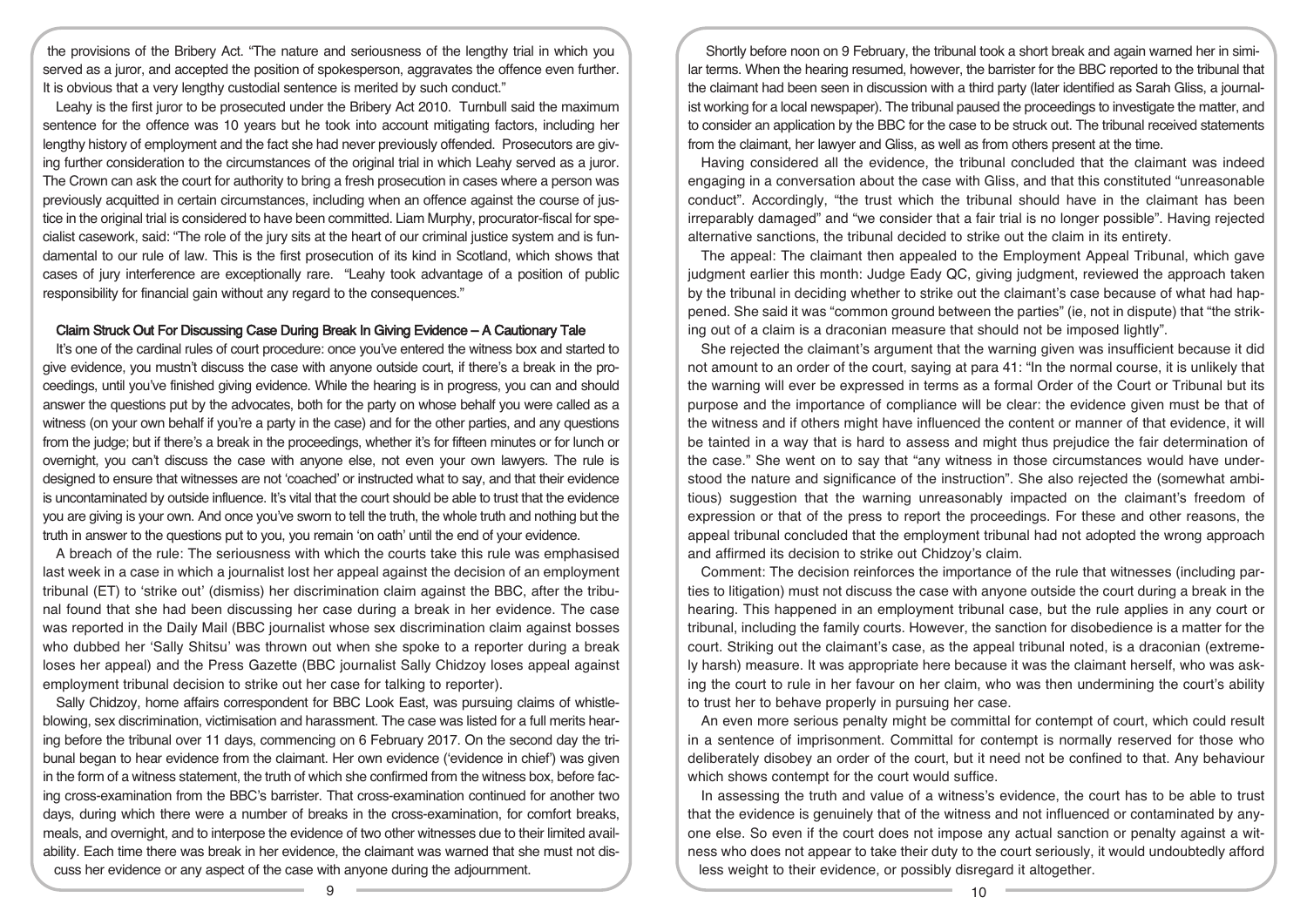# In Britain Now, the Richer You Are, the Better Your Chance of Justice

Nick Cohen, Observer: Our legal system once looked after everyone. But increasingly, it is only for the wealthy - Justice in Britain, a country that boasts it all but invented the presumption of innocence and trial by jury, is becoming a matter of money. We're going the way of the United States and building a market-based rather than a rights-based system; where the rich have every advantage and the jails are filled with the black and the poor.

It hasn't happened yet, but allow me to clutch some straws from the prevailing wind. Last week, Southwark crown court began hearing the case of Das insurance company against its former CEO, Paul Asplin, who it accuses of passing business to companies in which he had a financial interest. He is pleading not guilty and the case continues. Whatever the verdict, one feature already stands out: Das is bringing a private criminal prosecution. So are many other companies. Britain now has its first firm of private prosecutors: Edmonds Marshall McMahon, set up by former government lawyers. They realised that cuts to specialist crime teams meant many fraud cases could not and would not be pursued by the state. The demand for their services is so strong they are receiving six inquiries a day.

What applies to the prosecution applies to the defence. Chris Daw is a criminal barrister the wealthy go to when they are in trouble. It is nearly always worth pleading not guilty, he says, particularly if you have money. True, you will get a longer sentence if found guilty, but what are the odds? You can afford to call expert witnesses who can contest every piece of evidence and you are up against a harassed and underpaid representative of the Crown Prosecution Service and a hacked-back police force.

The greatest fiction of crime drama is that detectives and lawyers have time. The brilliant lawyer finds the evidence that breaks open a case. Chief Inspectors Lewis and Barnaby have their sergeants and constables to hand. They investigate one crime, not two, three or a dozen simultaneously. Crime drama's popularity is usually explained as an escapist desire for a neat resolution when the criminal is caught. But it also reveals a naive belief in a justice system that no longer exists or maybe a yearning for a better past. As it is, the police do not have the resources to go through evidence or combat knife attacks or do anything much except contain rather than combat crime.

The Tories, once "the party of law and order", say there's no evidence that the collapse in police numbers has allowed crime to flourish, an argument that if reduced to absurdity would justify the abolition of the police service in its entirety. No one who is burgled, mugged or raped expects with any certainty that the criminal will be arrested. Even if they are, the CPS has lost a quarter of its budget and a third of its staff since austerity began, while in London prosecutors are given just one hour to review a case. In these circumstances, it is inevitable the guilty will go free.

I don't blame companies for launching private prosecutions. As fraud has become a virtually riskfree crime, I can only cheer them on. Nor do I believe wealthy clients should not have access to lawyers who can force the state to prove them guilty beyond reasonable doubt. But we used to have a rights-based system where everyone could expect a competent defence and victims of crime could have a faint but not far-fetched hope of seeing their alleged abuser arrested. We are moving with remarkable speed towards market justice where the rule of law depends on the size of your bank balance. Or as Chris Daw puts it, once "you could be homeless in the UK and still be represented for murder by a top QC". Now we are turning American. The rich have the best and the rest risk having "bumbling" representation; the OJ Simpsons are acquitted and the poor are convicted.

As if to prove the point, criminal defence lawyers have been boycotting legal aid cases in the crown court since 1 April. In a display of solidarity born out of fury at government prop-

aganda about fat-cat lawyers, they are refusing to represent potential clients. There are fat cats aplenty in commercial law, where average pay for partners can reach £1.5m. But in criminal law, the law that matters to most people, a pupil starts on £12,000, makes about £25,000 after three years and about £56,000 at their earnings peak, from which they must deduct the costs of their chambers and all the other bills that come from self-employment. After 20 years of cuts, they are striking and leaving. Graduates laden with debt are not enticed by criminal law. Women cannot cope with long hours, low returns and the cost of childcare. (Their exodus from the profession, incidentally, turns all the pious calls from politicians for more women judges into so much rubbish.) So great is the disillusionment that the Law Society warns that lawyers able to defend suspects may soon not exist in large parts of Britain.

Talking to Angela Rafferty from the Criminal Bar Association, I sensed the idealism among lawyers that they were, for all their faults, delivering justice waning just as I imagine the police's belief that they are engaged in an honourable defence of law and order is vanishing too. British attitudes to justice are harsh. Every government knows it can neglect the prison system and cut legal fees. Hardly anyone says that taxes should rise or that the NHS should lose funds to repair the damage. Yet the public does not want the police withdrawn from the streets or the guilty to go free or the innocent to be punished. But what the public wants and what the public gets are different matters. We are well on the way to a society that will be able to boast it offers the best justice that money can buy.

# Only Five People Awarded Compensation For Being Wrongly Convicted Since 2013

Jon Robins, 'The Justice Gap': In the last five years only a handful of people have been awarded compensation as a result of having their conviction quashed and not a single person was successful last year. A new report by the law reform group JUSTICE published this week reveals how the Coalition government effectively closed off compensation for the wrongly convicted with only five successful applications since 2013/14. Over the last 20 years there has been an average of 21 quashed convictions a year and in the last five years almost 200 victims of wrongful convictions have applied to the Ministry of Justice for compensation. However, the number of successful compensation claims has 'plummeted', JUSTICE reports. In 2014/15, there were 45 applications, 20 quashed convictions and one successful compensation application; in 2015/2016, there were 17 convictions quashed and two successful applications; and in 2016/2017 there were 10 quashed convictions and one successful applicant. Last year, there were 27 applications but not a penny was paid out. By contrast in 2004/05, there were 88 applications and 48 were successful.

In its new report, JUSTICE is calling for 'automatic compensation' for wrongful imprisonment; better transition from prison to release; specialist psychiatric care and a residential centre; as well as an apology. North of the border, the Miscarriage of Justice Organisation (MOJO), set up by Paddy Hill of the Birmingham Six, has been calling for similar support through its 'Say I'm Innocent' campaign. It has been 36 years since JUSTICE last published a report on the post-conviction treatment of the wrongly convicted. 'Unfortunately, little has changed since then,' the group said. 'Exonerees still not do receive the support they need to return to a normal life and are not properly compensated.' As the group makes clear, a bad situation has become worse. In 2006, the Labour government axed an ex gratia scheme to compensate the victims of miscarriages of justice. It was costing over £2 million a year to run and benefited about ten applicants a year and 20 in 2000.

That just left a statutory scheme under the Criminal Justice Act 1988, Section 133. The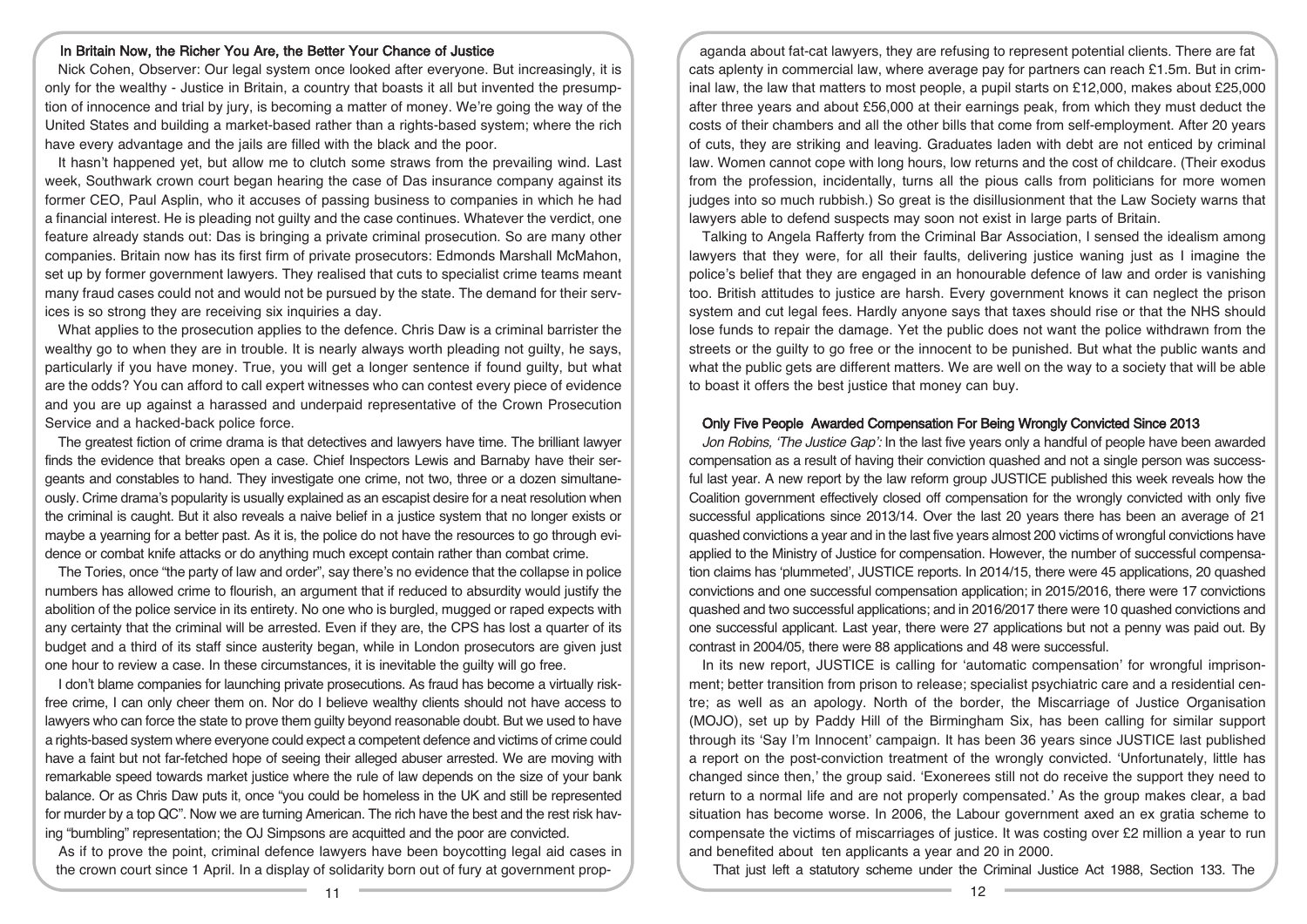Coalition government's Anti-Social Behaviour, Crime and Policing Act 2014 amended section 133 so that compensation payouts were restricted to those few people who could demonstrate their innocence 'beyond reasonable doubt'. The move was described as 'an affront to our system of law', said Baroness Helena Kennedy in a debate as the legislation was going through the House of Lords

'An Absolute Scandal' - Sam Hallam was just 17 years old when he was sent to prison for a gang-related murder he had always denied any involvement in. He spent seven years in prison before his conviction was overturned. Hallam was at the launch of the JUSTICE report earlier this week and attended this week's Vigil for Justice (see picture). He has been refused compensation and next month (May 8) the Supreme Court will consider his case alongside the case of Victor Nealon. Henry Blaxland QC, who acted for Hallam, called the lack of compensation available to the wrongly convicted 'an absolute scandal'. He made the case for the reinstatement of the ex gratia scheme 'abolished by [Home Secretary] Charles Clarke arbitrarily and without any prior announcement'. 'It wasn't perfect but at least it gave the Home Office the ability to intervene where the statutory criteria didn't apply,' the QC said. Scrapping the ex gratia scheme just left the statutory section 133 scheme which, he pointed out, was 'only ever meant to be a safety net.' You can read the history of this on the Justice Gap here.

Matt Foot, Sam Hallam's solicitor, pointed out innocent people seeking to overturn a wrongful conviction faced almost impossible odds. 'The CCRC are the only body who can refer a case back to the Court of Appeal and last year they only referred 0.77% of all cases: just 12 cases and only one murder case,' he said. Foot called the 2014 compensation threshold 'absolutely shocking' which meant that the MoJ was only like to pay out if there was conclusive proof of innocence such as DNA evidence. 'It isn't just about compensation,' the solicitor said. 'It is about looking after people who have come through this experience. They are almost treated worse than a convicted prisoner. They're left on the scrapheap with no one to look after them. They are damaged people, the experience lives with them forever.' Neither Sam Hallam nor Victor Nealon received an apology from the Court of Appeal. In fact, the court suggested that the seventeen-year-old Hallam was the architect of his own misfortune as a result of 'a dysfunctional lifestyle'. As has been widely reported, Nealon left prison with just a £46 discharge grant and a train ticket and would have sent his first night of freedom on the streets were it not for journalists who paid for a B&B.

If It Wasn't For Paddy, I Would Have Been On The Streets - Jonny Kamara spent 20 years in prison for a murder he didn't commit. He told the JUSTICE meeting about the circumstances in which he left prison. I was given £46, a travel card and told to go back to Liverpool. I had to get on the train by 8pm. I had nowhere to live. I went back in my cell. They told me I was free to go but I said: "I'm not going." I was then told if I didn't leave the prison by six I would be arrested. Later that day Kamara received a phone call. 'It was Paddy Hill from the Birmingham Six. I stayed with him for about two years. There was no aftercare. If it wasn't for Paddy, I would have been on the streets.' 'The biggest gap is in relation to psychological support,' said Paul McLaughlin of MOJO which was set up by Paddy Hill. '... It is a disgrace. These people are in pain and desperate. They don't know where to turn. The services that are out there are inadequate. There are people in this room still struggling years and years after being out of the prison system.'

A study by the London School of Economics in 2015 noted the 'startling lack of statutory support' for victims of miscarriages of justice post-release which meant that many failed even to secure social housing on release. 'Some fail a local connection test owing to their imprisonment, while others, in a particularly Kafka-esque twist, are even deemed to have caused their own homelessness,' it said.

There is one bespoke state-funded support service for exonorees: the Miscarriage of Justice Support Service (MJSS) funded by the Ministry of Justice and run by Citizens Advice. According to the JUSTICE report, it supports about 20 to 30 exonerees a year indefinitely with one client receiving support for about 14 years. According to JUSTICE, the MJSS 'does not provide the extensive service that is necessary' and efforts to engage with exonerees can be 'ineffective'. MOJO's Paul McLaughlin claimed two of its clients in the last six months had failed to access the service after making contact with their local citizens advice bureaux.

Eight out of 10 people helped by the MJSS have been helped have been recognised as 'priority need' for social housing. 'But that has taken months and months,' said Alison Lamb, chief executive of the Royal Courts of Justice's CAB. 'When people who have experienced what exonerees have experienced turn up at a local authority that authority does not recognise those circumstances as a priority need. It's a systematic failure.'

# Stop Handing Out so Many Suspended Sentences, Courts Told

Owen Bowcott, Guardian: Judges, magistrates, court clerks and probation officers have all been instructed to stop handing down so many suspended prison sentences and switch instead to giving offenders community orders. A leaked circular sent earlier this month by the chair of the Sentencing Council, Lord Justice Treacy, to courts across England and Wales warned that a punitive culture had developed – imposing suspended sentences "as a more severe form of community order" when not legally appropriate. Probation officers have been told to no longer recommend suspended sentences in pre-sentence reports. The two-page letter highlights a stark trend that has emerged over the past decade of suspended sentence use rising sharply while the number of community orders has almost halved. Suspended sentences are given to convicted offenders on the understanding that if they reoffend or fail to observe their conditions they are liable to be sent to prison.

Treacy's circular has been sent at a time when prisons remain overcrowded. In it he wrote that in 2005, courts handed out almost 203,000 community orders; by 2010 that had fallen to 188,000 and in 2015 it was fewer than 108,000. By contrast, the number of suspended sentence orders has risen substantially. They stood at 4,000 in 2005, reached 46,000 in 2010 and were more than 52,000 in 2015. The circular explained: "Evidence suggested that part of the reason for this could be the development of a culture to impose suspended sentences as a more severe form of community order in cases where the custody threshold may not have been crossed. "In such cases, if the suspended sentence order (SSO) is then breached, there are two possible outcomes – neither of which is satisfactory. Either the courts must activate the custodial sentence and the offender then serve time in custody even when it may never have been intended that they do so for the original offence. Or the court could choose not to enforce the suspended sentence, thereby diminishing the deterrent power of such orders."

Treacy added: "A suspended sentence is a custodial sentence and not a more severe form of community order. They can only be imposed where the court has determined first that the custody threshold has been crossed and second that custody is unavoidable ... At that point the court may then undertake a weighted assessment of the various factors which may lead the court to consider that it is possible to suspend the sentence." In order to give effect to his warning, Treacy agreed with the director of the National Probation Service that probation officers would refrain from recommending SSOs in pre-sentence reports. Treacy noted: "This in no way impacts upon judicial discretion to suspend custodial sentences: it merely seeks to reinforce good sentencing practice."

13 14